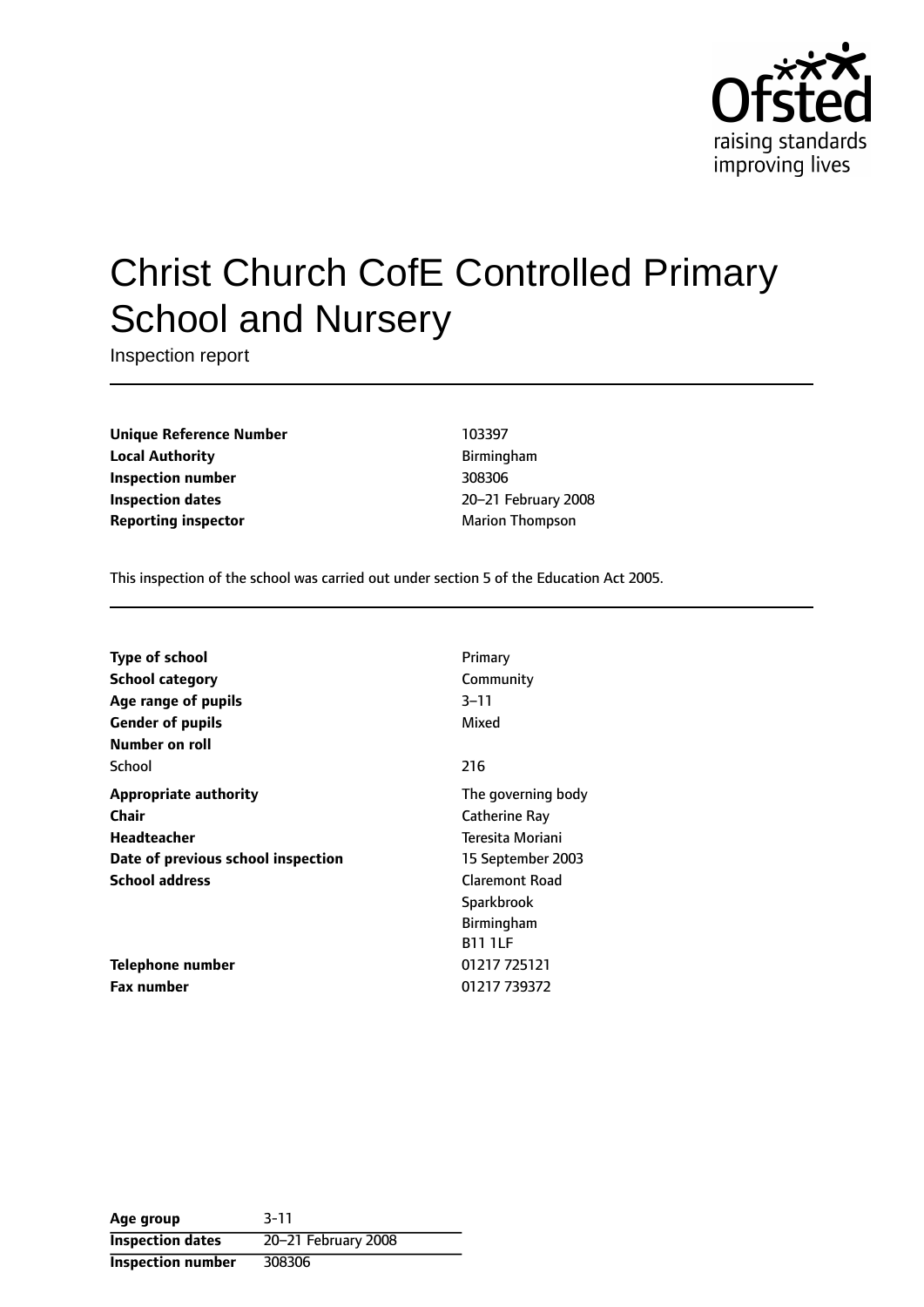© Crown copyright 2008

.

#### Website: www.ofsted.gov.uk

This document may be reproduced in whole or in part for non-commercial educational purposes, provided that the information quoted is reproduced without adaptation and the source and date of publication are stated.

Further copies of this report are obtainable from the school. Under the Education Act 2005, the school must provide a copy of this report free of charge to certain categories of people. A charge not exceeding the full cost of reproduction may be made for any other copies supplied.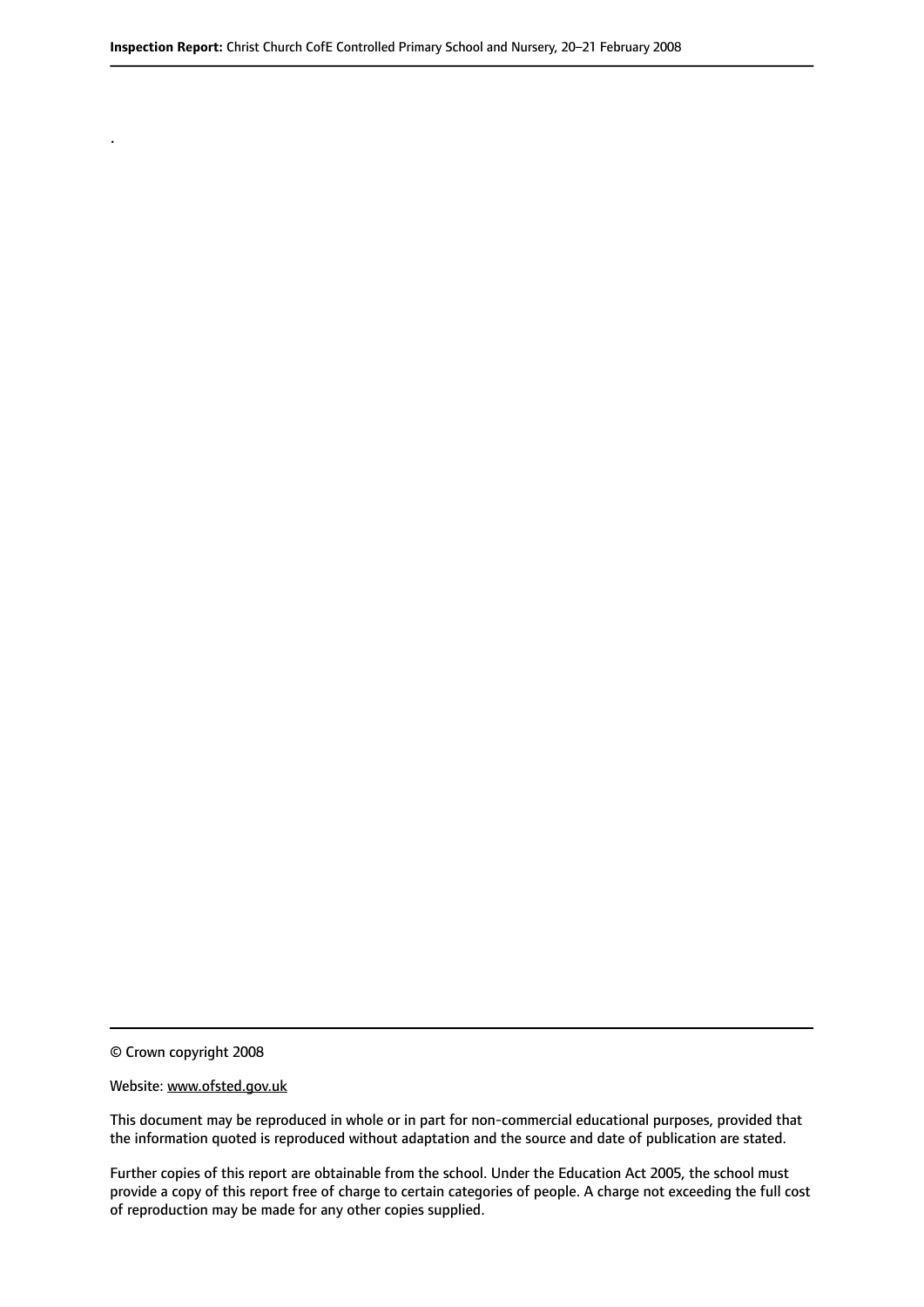# **Introduction**

The inspection was carried out by two Additional Inspectors.

### **Description of the school**

This is an average sized primary and nursery school, where the majority of pupils come from British Pakistani backgrounds. A number of other minority ethnic groups are also represented. Most pupils speak English as an additional language and a large number of pupils are at the early stages of learning English. Children's levels of skills on entry to Nursery and the Reception class are low, especially in language and communication skills. The number of pupils leaving or joining the school at times other than the usual is high. The proportion of pupils identified as having learning difficulties is well above average. Over the last two years, there have been severe and prolonged staffing difficulties, including recruitment problems and very high turnover of staff.

### **Key for inspection grades**

| Grade 1 | Outstanding  |
|---------|--------------|
| Grade 2 | Good         |
| Grade 3 | Satisfactory |
| Grade 4 | Inadequate   |
|         |              |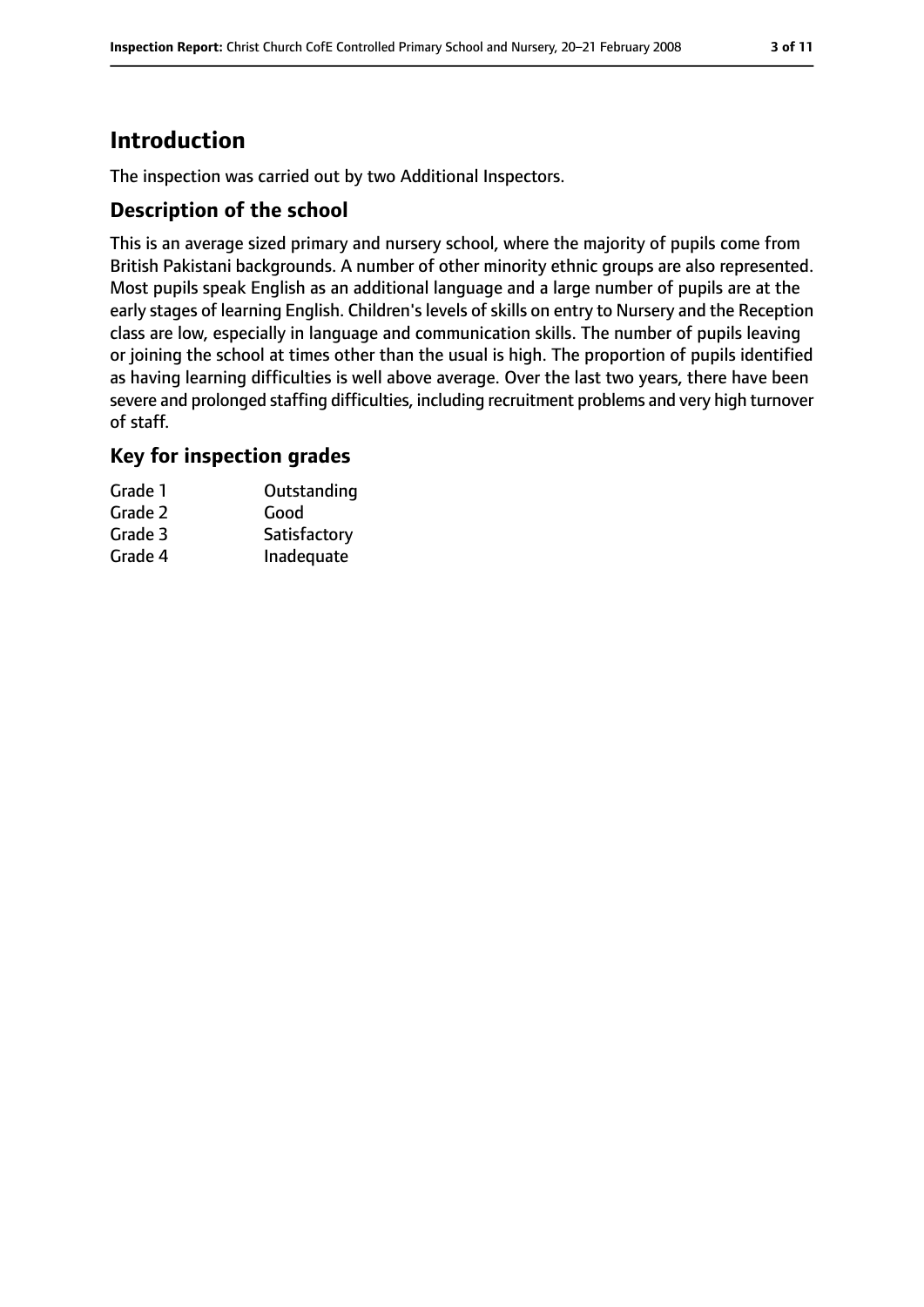# **Overall effectiveness of the school**

#### **Grade: 3**

This is a satisfactory, but rapidly improving school. Pupils' achievement, which has been unsatisfactory for the past two years, is improving and is now satisfactory. Standards, however, remain exceptionally low because of the legacy of underachievement. The headteacher and senior staff have worked determinedly and creatively to resolve acute staffing difficulties and the school is now in a sound position to continue to improve. Provision and leadership in the Foundation Stage are good and children make good progress. The school has a very strong partnership with parents, especially in the Foundation Stage, and is highly valued by the local community. As one parent correctly wrote, 'In this inner city school, where the children are coming and going because the families move around, the school is working hard and successfully to meet the needs of all the pupils.'

Parents value the high quality care which the school, in conjunction with a wide range of other agencies, provides for all pupils, but particularly for the large number with emotional and behavioural difficulties. Consequently, pupils enjoy school, behave well, attend regularly and are soundly prepared for the future. They treat each other with respect and pay excellent attention to safety. Spiritual, moral, social and cultural development is good and pupils develop an appreciation of the diverse faiths and cultures represented within the school. They also know how to stay healthy. An impressive number of pupils and their parents enjoy regular early morning exercise in the school hall. Most pupils make a good contribution to the school and wider community, taking their responsibilities seriously.

Achievement in science, mathematics and reading has improved rapidly. Standards in writing are still not as good as they should be. Expectations of the presentation and content of written work are too low. Work is generally matched to pupils' needs and the satisfactory curriculum motivates pupils to learn. A small minority of lessons are good or excellent and pupils make rapid progress. Teachers work hard to maintain the pace of lessons. However, sometimes this results in writing which is rushed and of poor quality. Occasionally, lower and middle ability pupils make insufficient progress, because they are not given enough time to consolidate their learning. Pupils with learning difficulties make satisfactory progress. Academic guidance is satisfactory. Pupils' work is marked regularly, but it does not always provide clear guidance to pupils on the steps they need to take to achieve their targets.

Leadership and management are satisfactory. The school's self-evaluation is accurate and planning provides a sound basis for improvement. The headteacher and senior team provide strong and effective leadership for the school in extremely challenging circumstances. Excellent coaching of staff has resulted in rapidly improved teaching. Reorganisation of roles and well organised support help less experienced and temporary subject coordinators to carry out their responsibilities satisfactorily. Governors provide good support to the school, but as yet all do not have the experience to provide robust challenge.

### **Effectiveness of the Foundation Stage**

#### **Grade: 2**

Children in the Foundation Stage make good progress in most areas of learning, although by the end of the Reception Year their attainment is still well below the expectations for their age. Literacy skills, particularly writing, are well below average. Children enjoy the good range of activities provided and their social skills develop very well as they play and work together.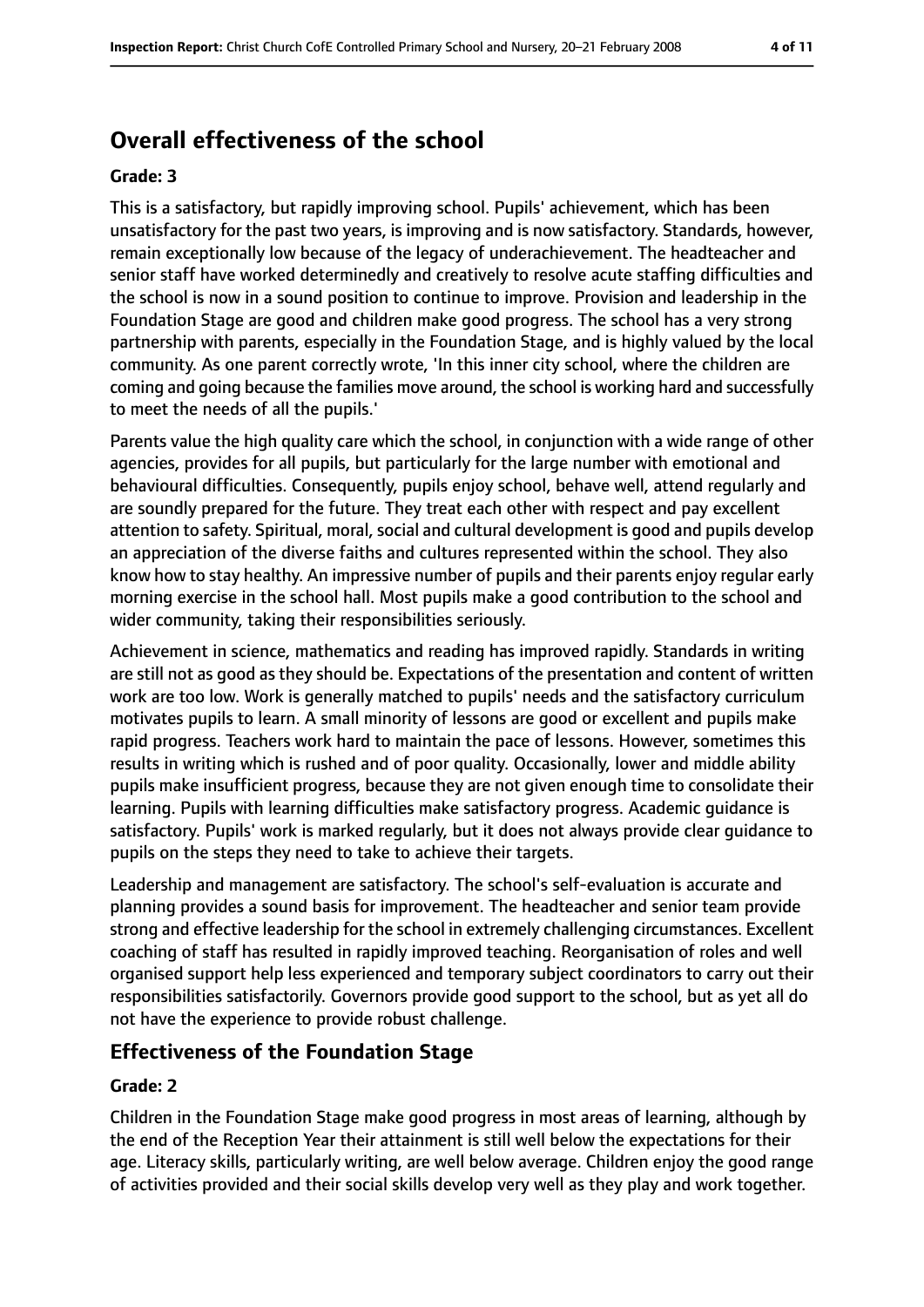Teaching is good and pupils' personal development is promoted well. Teachers and other adults are sensitive to children's needs and adults provide good individual support and guidance for children. Children's learning needs are carefully identified, although there is insufficient focus on developing children's writing skills.

Children make a very good start to school because the relationships between Foundation Stage staff and homes are outstanding. Parents are strongly encouraged to come into school on a regular basis and many do. They work very effectively with staff to settle children.

# **What the school should do to improve further**

- Improve standards and pupils' achievement in writing by raising teachers' and pupils' expectations of the quality of work expected.
- Improve the achievement of middle and lower ability pupils by ensuring they have sufficient time to consolidate their learning.
- Ensure that marking consistently provides pupils with a clear understanding of the steps they need to take to reach their targets.

# **Achievement and standards**

### **Grade: 3**

Improved teaching and more settled staffing have begun to reverse previous underachievement. Standards are exceptionally low, but represent satisfactory progress from pupils' low starting points. Pupils with learning difficulties and those at the early stages of learning English also make satisfactory progress. Progress in science is good, because there is a sharp focus on practical investigations and good attention is given to developing specialist language. The strategies the school has introduced have improved achievement in reading and numeracy, and it is now satisfactory. Pupils do not make enough progress in writing, because expectations of pupils' work are too low. A small minority of lower and middle ability pupils do not make as much progress as they should. Pupils in Years 5 and 6, where teaching is often good or better, frequently make rapid progress.

# **Personal development and well-being**

### **Grade: 2**

Pupils enjoy school and most behave well, responding enthusiastically to lessons and other activities. They work well independently and in small groups, and at all times behave safely and with due consideration for the welfare of others. Pupils have a thorough understanding of the importance of healthy lifestyles and most eat healthily and take part in physical activities. Attendance is satisfactory and improving, although a small number of parents still take their children away for holidays in term-time. Pupils make a good contribution to the community. They willingly take on responsibilities. For example, pupils engage in taking decisions through the school council; others are buddies, supporting younger pupils joining the school. Pupils are satisfactorily prepared for their future lives. They develop good social skills, racial tolerance and respect for each other's beliefs and values. However, their basic literacy and numeracy skills are still weak.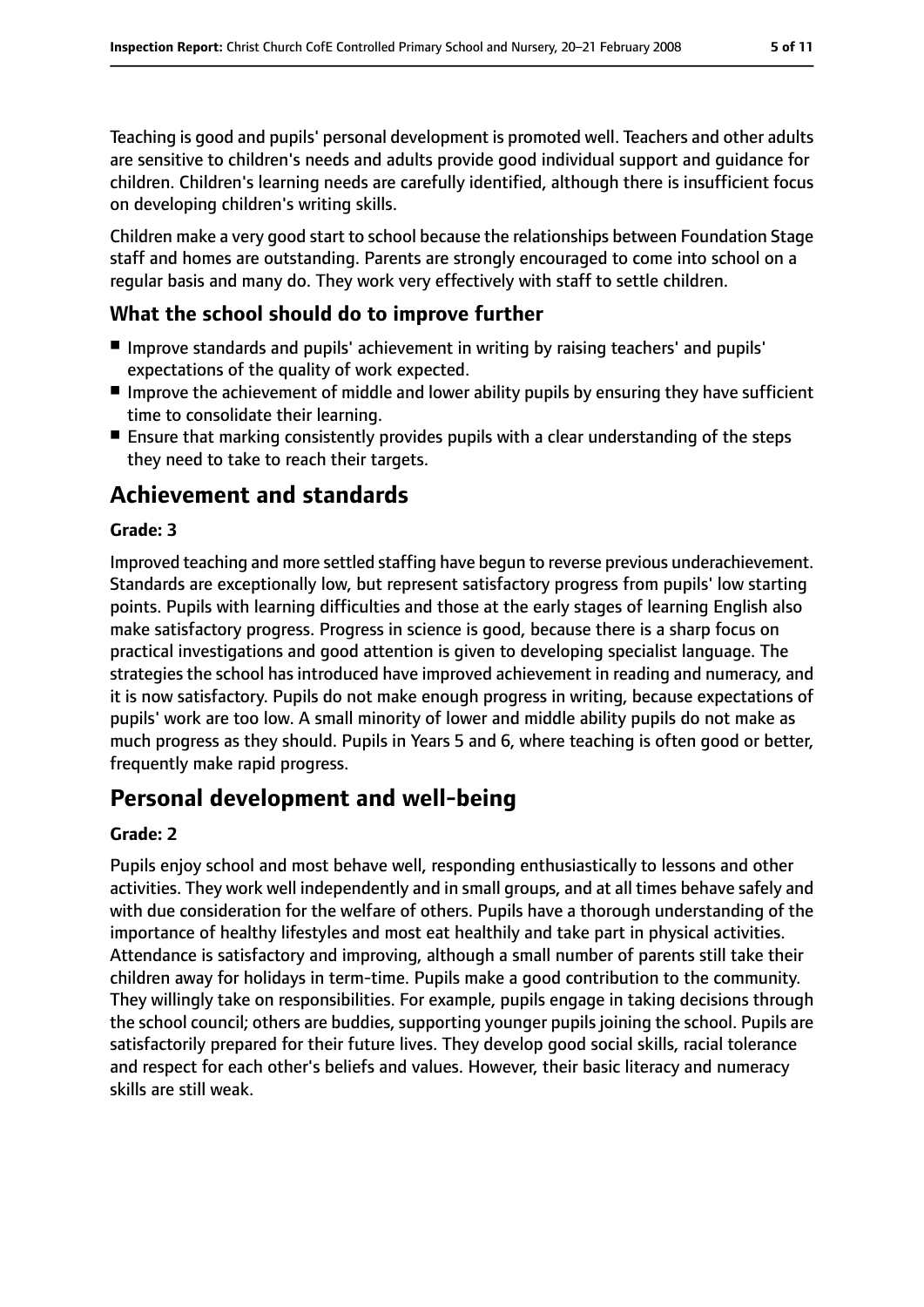# **Quality of provision**

# **Teaching and learning**

#### **Grade: 3**

The teaching is characterised by good relationships, ensuring pupils enjoy their work. Because their ideas are valued, pupils are prepared to contribute to class discussion, even when their language skills are limited. Behaviour is managed very well, and pupils work with commitment. The teaching of writing is unsatisfactory. Expectations of the presentation of work are frequently too low, and pupils are not given enough time to produce work of quality. Lessons are conducted at a good pace and pupils respond well, especially in the minority of good and excellent lessons, when work presents a high level of challenge. However, in some lessons, middle and lower ability pupils are not given enough time to consolidate their learning. Marking is regular and occasionally provides pupils with clear guidance on how to improve. However, this practice is not consistent enough across the school.

### **Curriculum and other activities**

#### **Grade: 3**

The curriculum is broad and balanced and is enlivened by a good range of visits, visitors, activities and links with business, that make it relevant to pupils' lives. It is well organised to support pupils with a wide range of learning, social and behavioural difficulties, and also those pupils who do not have English as a first language. The range of out-of-school activities is satisfactory, with particularly good sports activities. While the curriculum has many strengths, especially in developing pupils' speaking and listening skills, opportunities for pupils to develop their writing skills are not planned well enough.

#### **Care, guidance and support**

#### **Grade: 3**

The school provides extremely good personal support and guidance for pupils, especially for those arriving during the school year. The support for pupils'social and emotional development is very good. The partnership between parents and the wide range of agencies the school works with is exceptionally good, especially for children entering the Foundation Stage. Efforts to improve attendance are effective and attendance has improved. Arrangements for safeguarding children are robust.

Academic guidance is satisfactory. Pupils are aware of their academic targets, which are well matched to their learning needs. However, they are not sure what they need to do to reach them, or how to apply them to their learning.

# **Leadership and management**

#### **Grade: 3**

The headteacher, ably supported by the senior team, provides clear direction for the school. Leadership of the Foundation Stage is good. Issues related to high staff turnover, whilst inevitably having a negative impact, have been managed as effectively as possible. For example, extremely effective coaching has rapidly improved the quality of teaching. This, in turn, has resulted in improved achievement. Subject coordinators in key roles, many of whom are less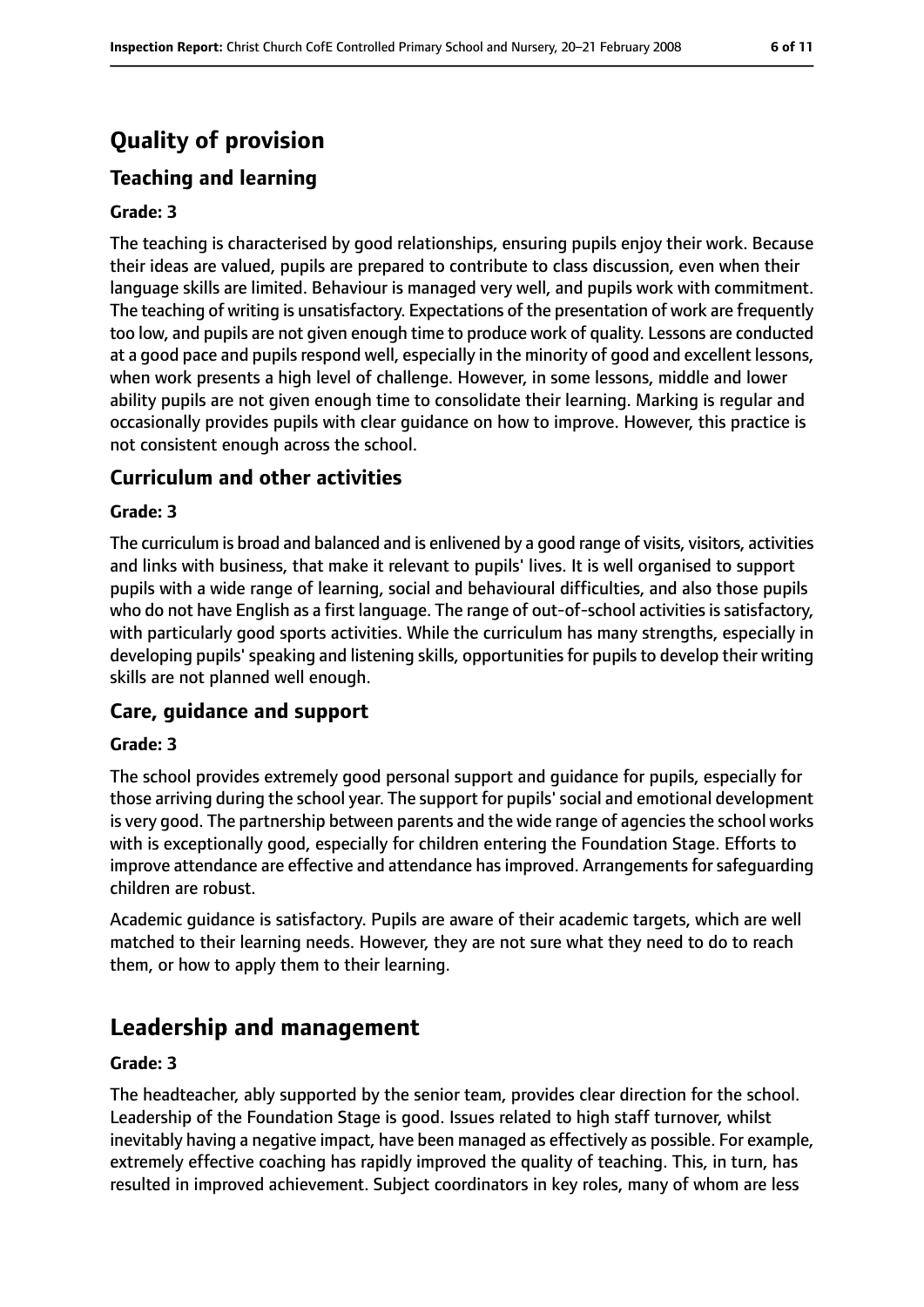experienced or are providing temporary cover, are growing into their roles quickly as a result of good support. Monitoring of teaching and subject leadership are improving rapidly. Planning is sound and based on an accurate evaluation of the work of the school. Challenging targets have raised expectations about what pupils can achieve, except in writing, where expectations and achievement are too low. Governors provide good support for the school, but more limited challenge. The school has made satisfactory progress since the previous inspection.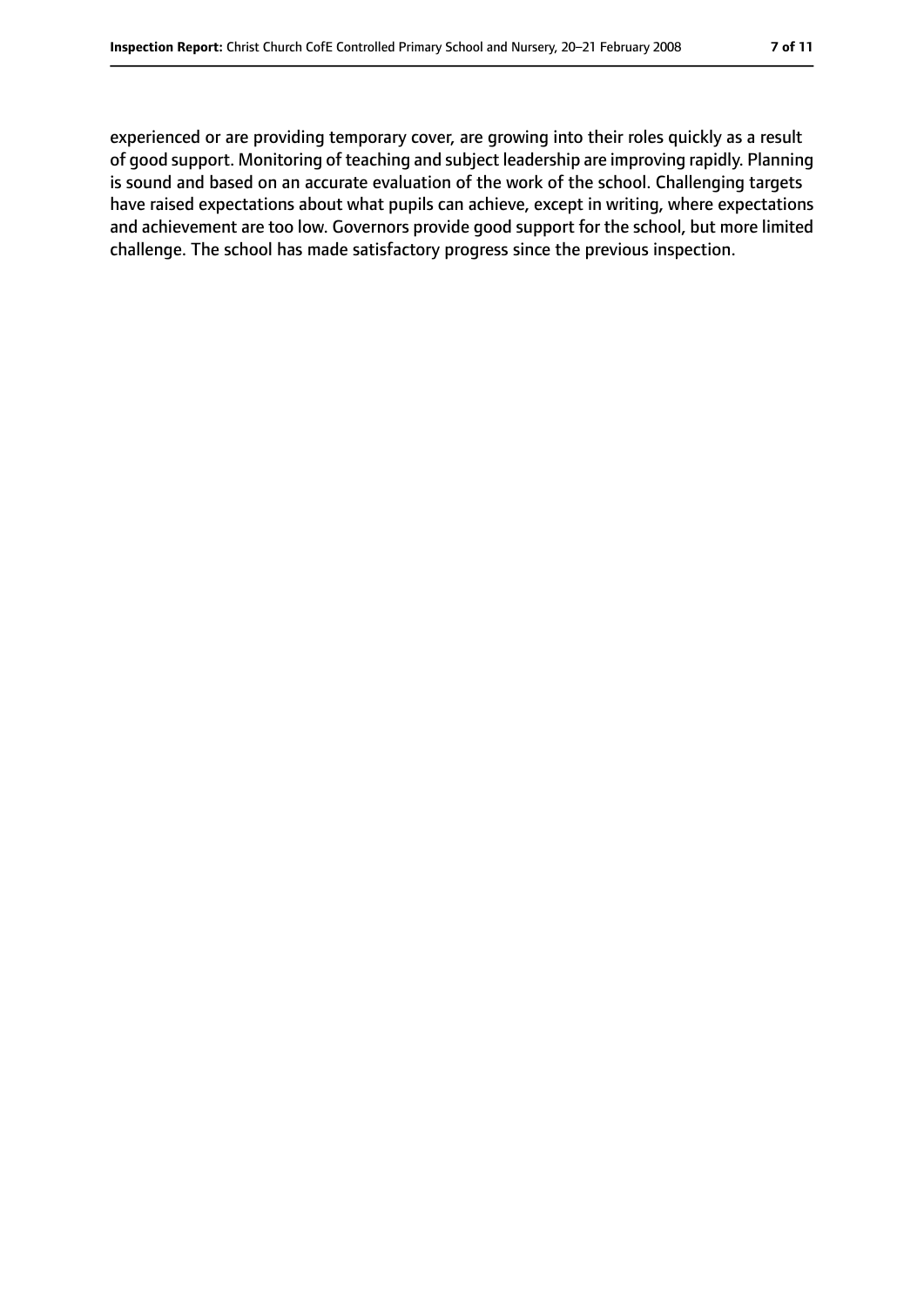**Any complaints about the inspection or the report should be made following the procedures set out in the guidance 'Complaints about school inspection', which is available from Ofsted's website: www.ofsted.gov.uk.**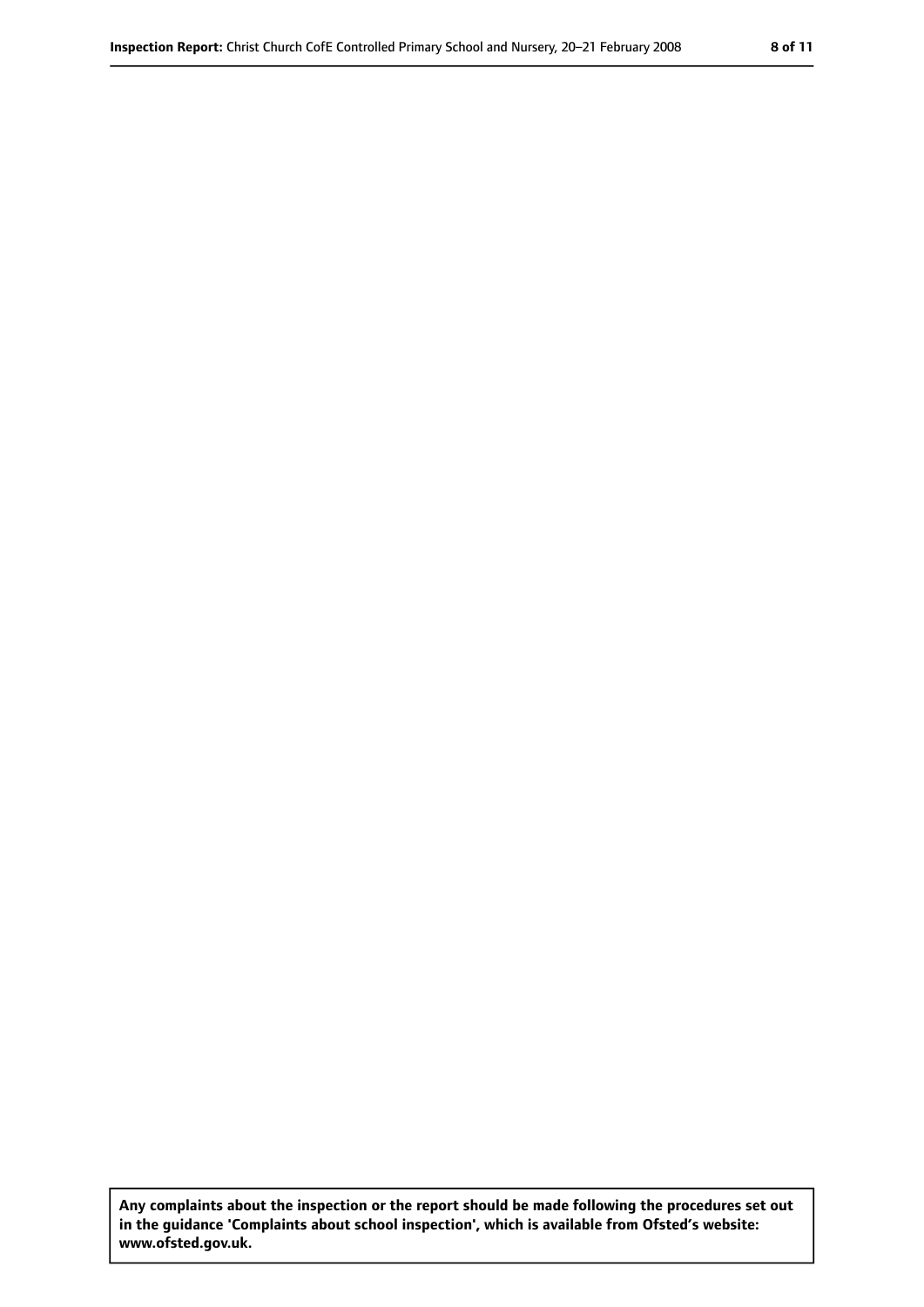# **Inspection judgements**

| $^{\rm t}$ Key to judgements: grade 1 is outstanding, grade 2 good, grade 3 satisfactory, and | School         |
|-----------------------------------------------------------------------------------------------|----------------|
| arade 4 inadeguate                                                                            | <b>Overall</b> |

# **Overall effectiveness**

| How effective, efficient and inclusive is the provision of education, integrated<br>care and any extended services in meeting the needs of learners? |     |
|------------------------------------------------------------------------------------------------------------------------------------------------------|-----|
| Effective steps have been taken to promote improvement since the last<br>inspection                                                                  | Yes |
| How well does the school work in partnership with others to promote learners'<br>well-being?                                                         |     |
| The effectiveness of the Foundation Stage                                                                                                            |     |
| The capacity to make any necessary improvements                                                                                                      |     |

### **Achievement and standards**

| How well do learners achieve?                                                                               |  |
|-------------------------------------------------------------------------------------------------------------|--|
| The standards <sup>1</sup> reached by learners                                                              |  |
| How well learners make progress, taking account of any significant variations between<br>groups of learners |  |
| How well learners with learning difficulties and disabilities make progress                                 |  |

# **Personal development and well-being**

| How good is the overall personal development and well-being of the<br>learners?                                  |  |
|------------------------------------------------------------------------------------------------------------------|--|
| The extent of learners' spiritual, moral, social and cultural development                                        |  |
| The extent to which learners adopt healthy lifestyles                                                            |  |
| The extent to which learners adopt safe practices                                                                |  |
| How well learners enjoy their education                                                                          |  |
| The attendance of learners                                                                                       |  |
| The behaviour of learners                                                                                        |  |
| The extent to which learners make a positive contribution to the community                                       |  |
| How well learners develop workplace and other skills that will contribute to<br>their future economic well-being |  |

### **The quality of provision**

| How effective are teaching and learning in meeting the full range of the<br>learners' needs?          |  |
|-------------------------------------------------------------------------------------------------------|--|
| How well do the curriculum and other activities meet the range of needs<br>and interests of learners? |  |
| How well are learners cared for, guided and supported?                                                |  |

#### **Annex A**

 $^1$  Grade 1 - Exceptionally and consistently high; Grade 2 - Generally above average with none significantly below average; Grade 3 - Broadly average to below average; Grade 4 - Exceptionally low.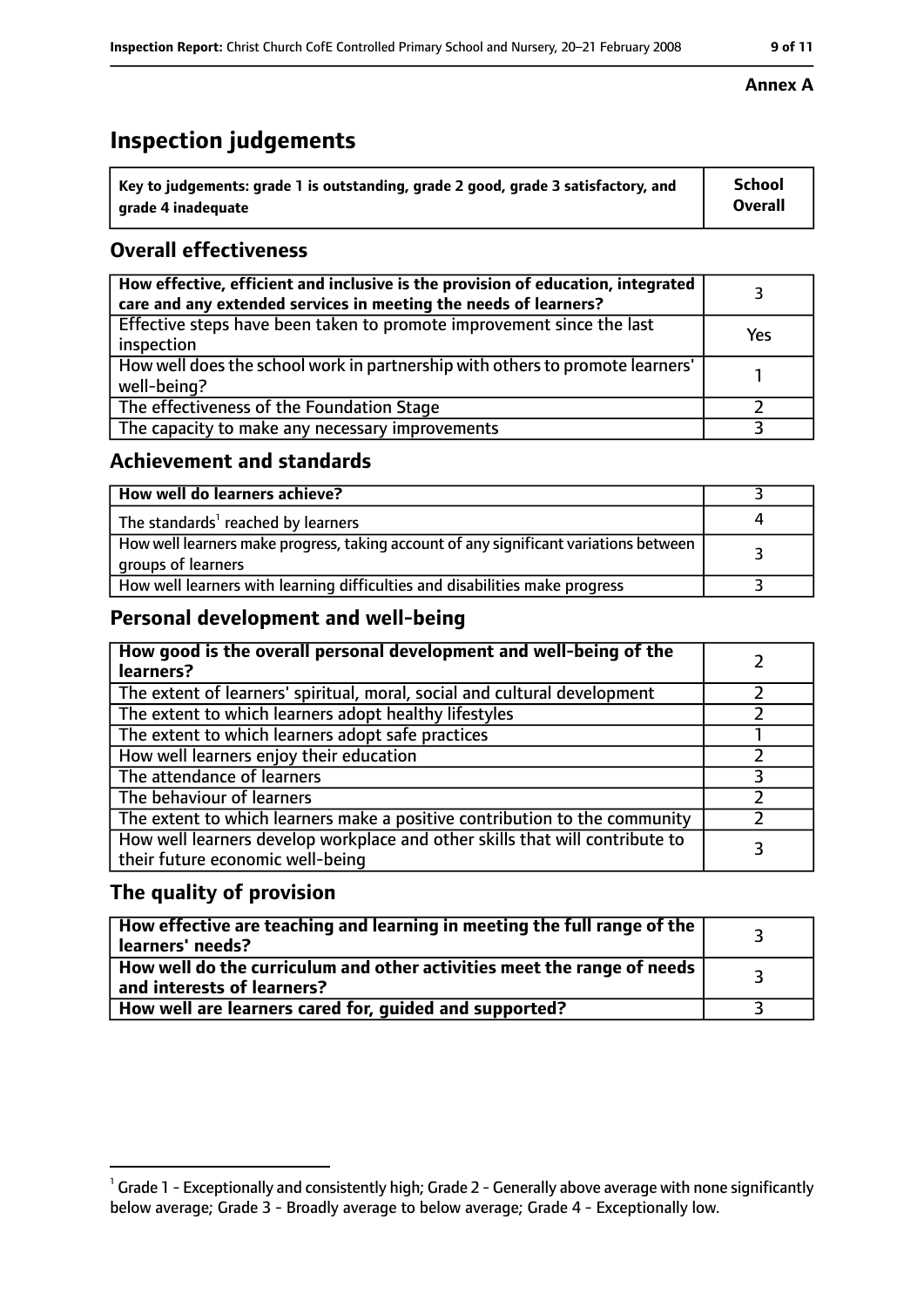### **Annex A**

# **Leadership and management**

| How effective are leadership and management in raising achievement<br>and supporting all learners?                                              |     |
|-------------------------------------------------------------------------------------------------------------------------------------------------|-----|
| How effectively leaders and managers at all levels set clear direction leading<br>to improvement and promote high quality of care and education |     |
| How effectively leaders and managers use challenging targets to raise standards                                                                 | 3   |
| The effectiveness of the school's self-evaluation                                                                                               | 3   |
| How well equality of opportunity is promoted and discrimination tackled so<br>that all learners achieve as well as they can                     |     |
| How effectively and efficiently resources, including staff, are deployed to<br>achieve value for money                                          |     |
| The extent to which governors and other supervisory boards discharge their<br>responsibilities                                                  |     |
| Do procedures for safequarding learners meet current government<br>requirements?                                                                | Yes |
| Does this school require special measures?                                                                                                      | No  |
| Does this school require a notice to improve?                                                                                                   | No  |